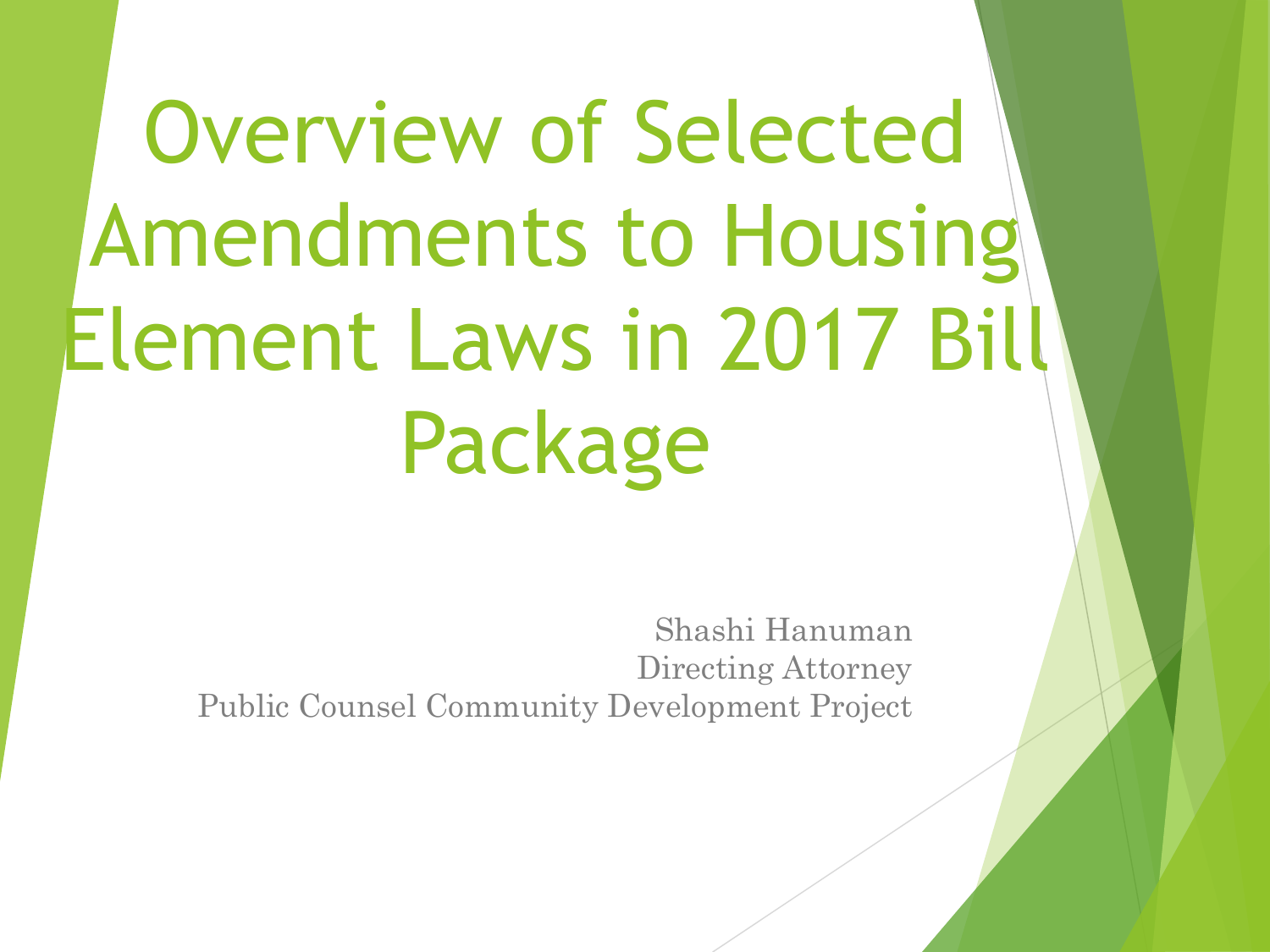## AB 1397

- Strengthened site identification requirements
- Requires more analysis in evaluation of what land is likely to be redeveloped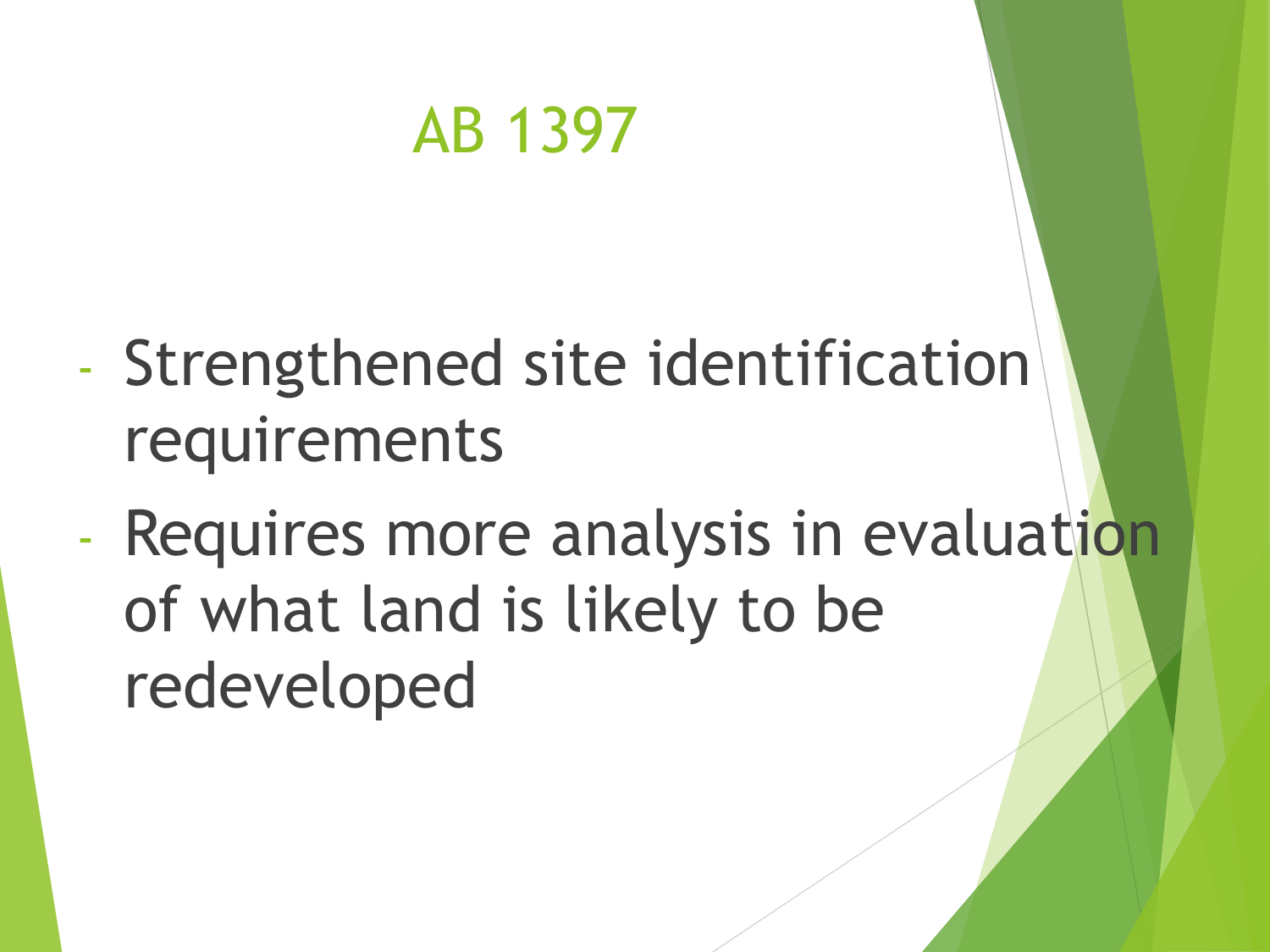# AB 1397 - Summary

- $\triangleright$  Sites with existing uses must be individually analyzed for devlpt potential.
- If non-vacant sites are used to accommodate 50% or more of need for lower income households, jurisdiction must overcome presumption that existing use is an impediment to development.
- Replacement requirement for sites identified with existing low-income covenants/tenants or RSO units.
- Sites re-used from previous inventories must be rezoned by-right for projects with at least 20% of units affordable to count toward lowerincome need.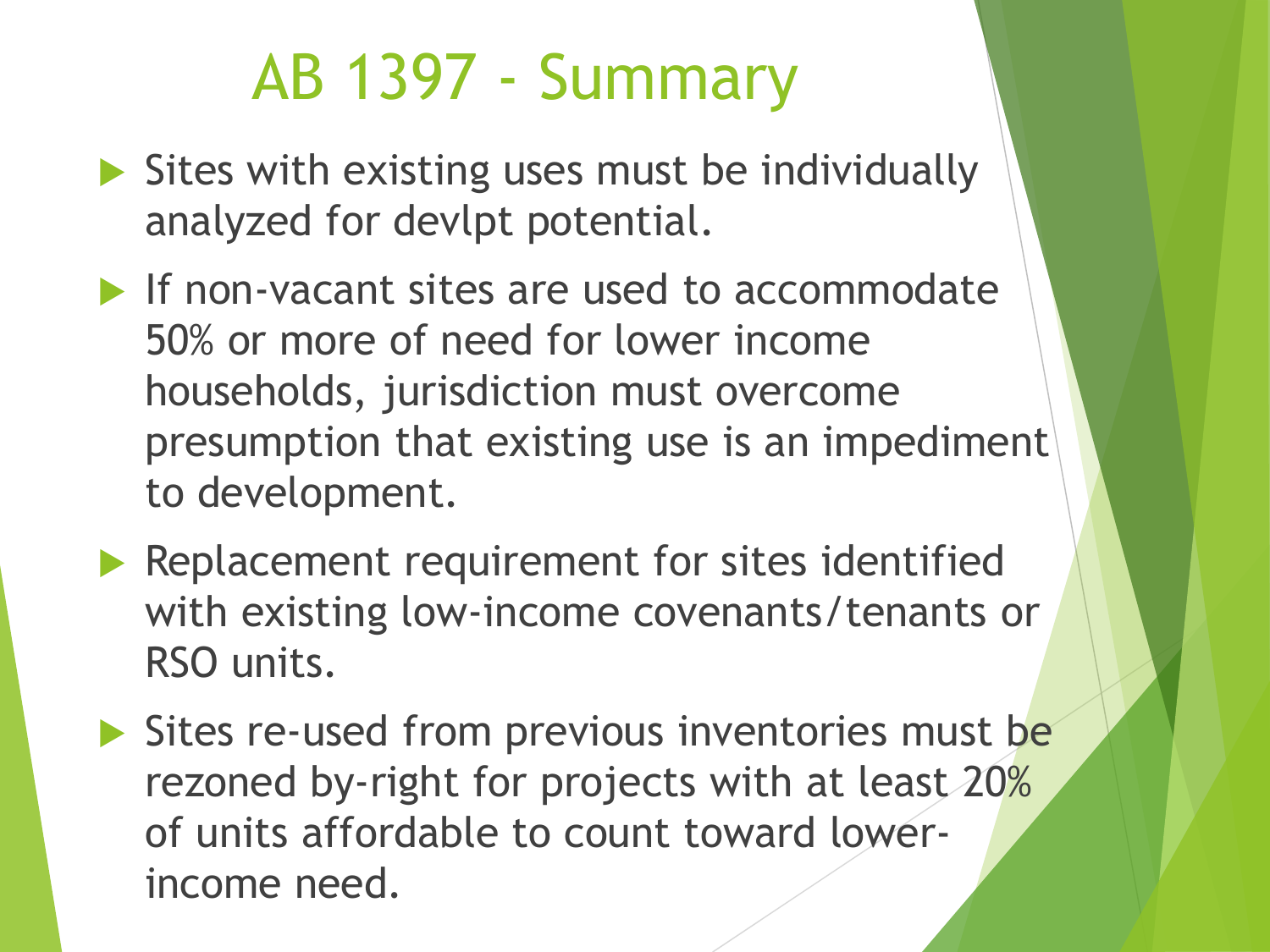## AB 1397 - Effects

- $\blacktriangleright$  More analysis = more real sites
- In built out cities, may need to plan now to rezone
- **Inclusionary and replacement** requirements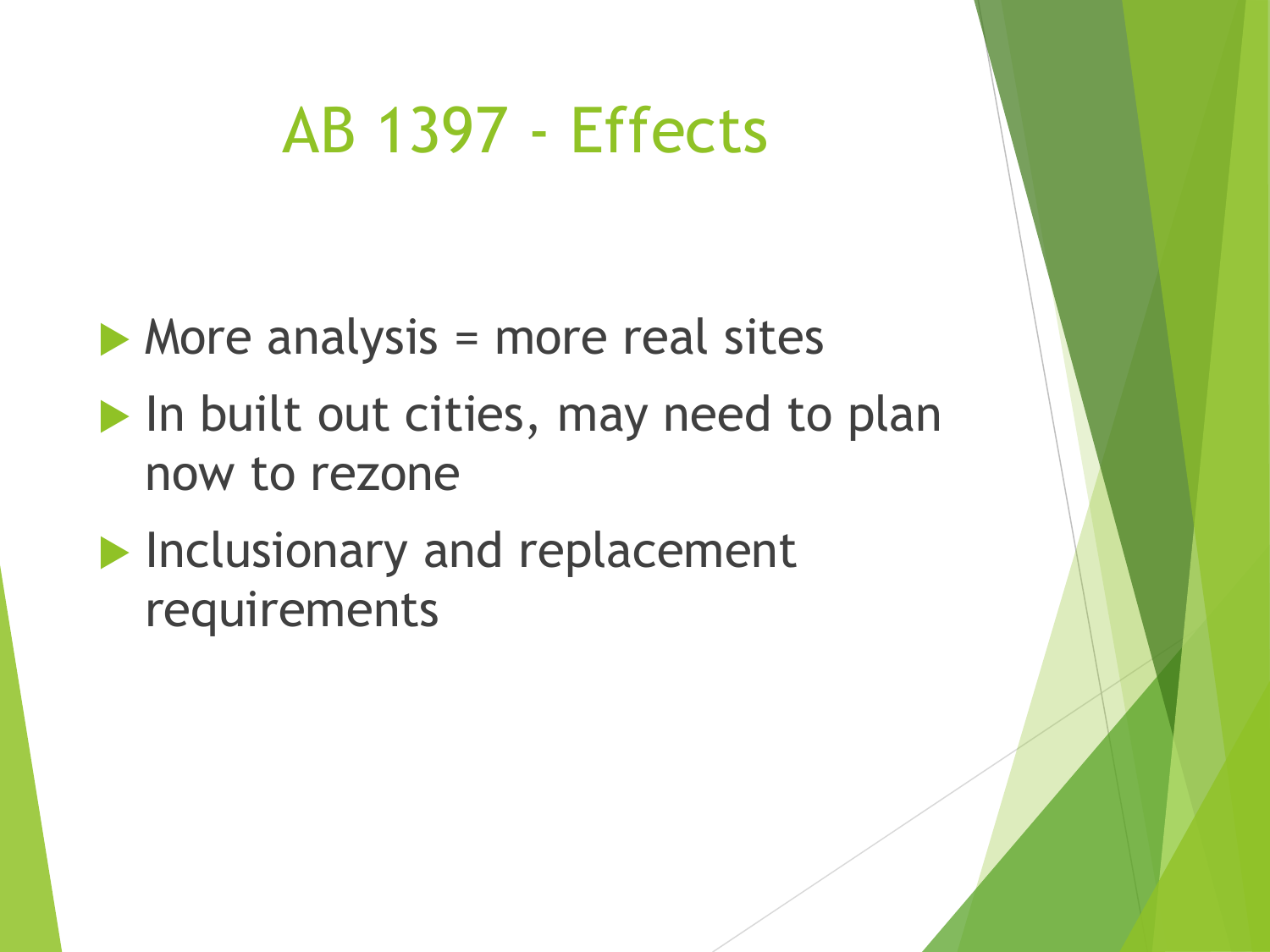SB 166

#### SB 166

Strengthened the housing element "no-netloss" requirement.

No net loss already applied to reductions in residential site capacity overall.

Now it applies to sites designated for LI and MI housing where those sites are not built for LI and MI.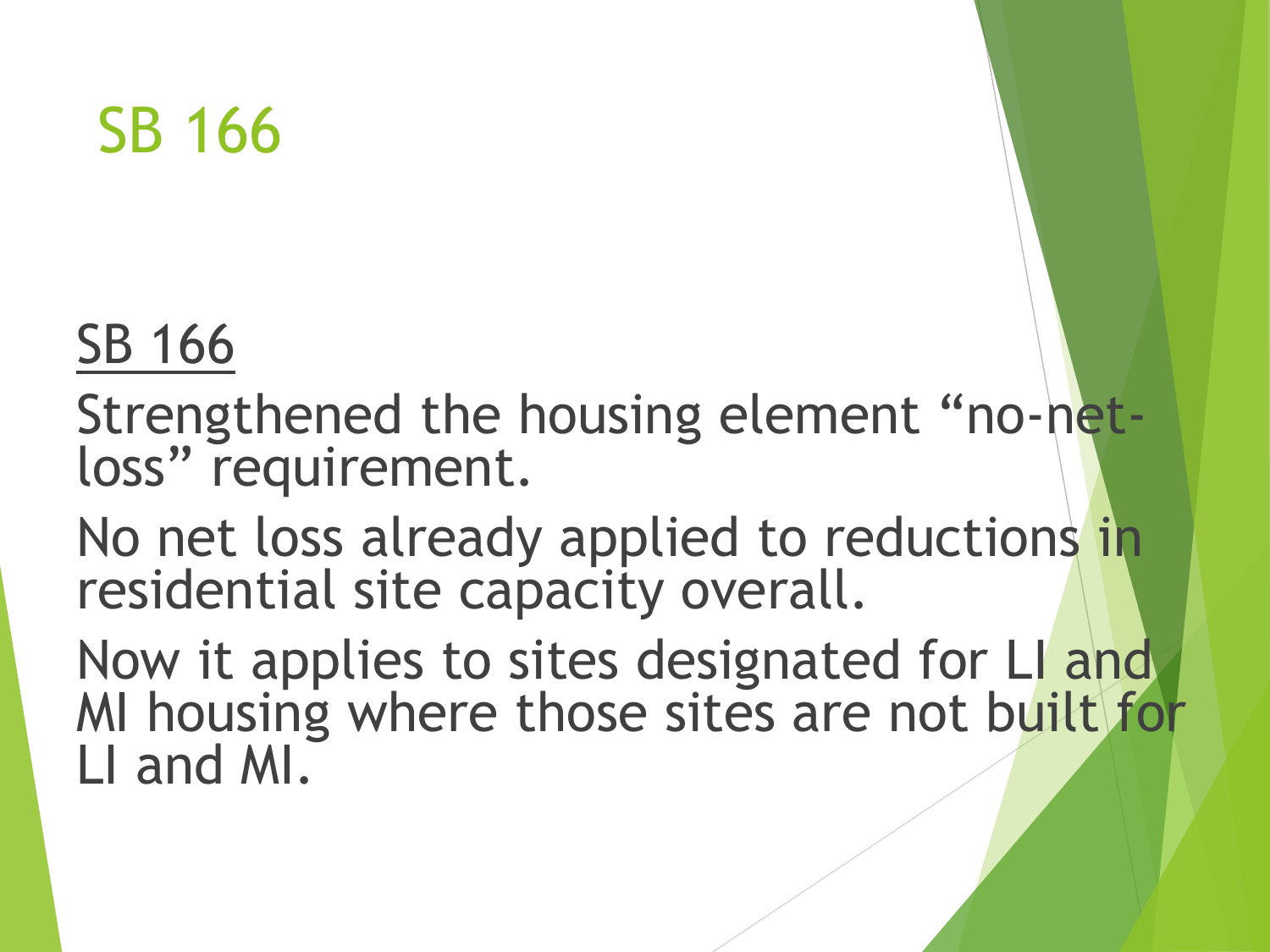# SB 166 – Summary

- If jurisdiction allows development of fewer units by income category than identified in housing element, must find that either:
	- Sufficient excess capacity exists; or
	- ▶ Identify and "make available" new sites within180 days.
- Must *quantify* unmet need and existing capacity, by income level, as part of findings.
- ▶ Cannot approve development at lower density without making such findings.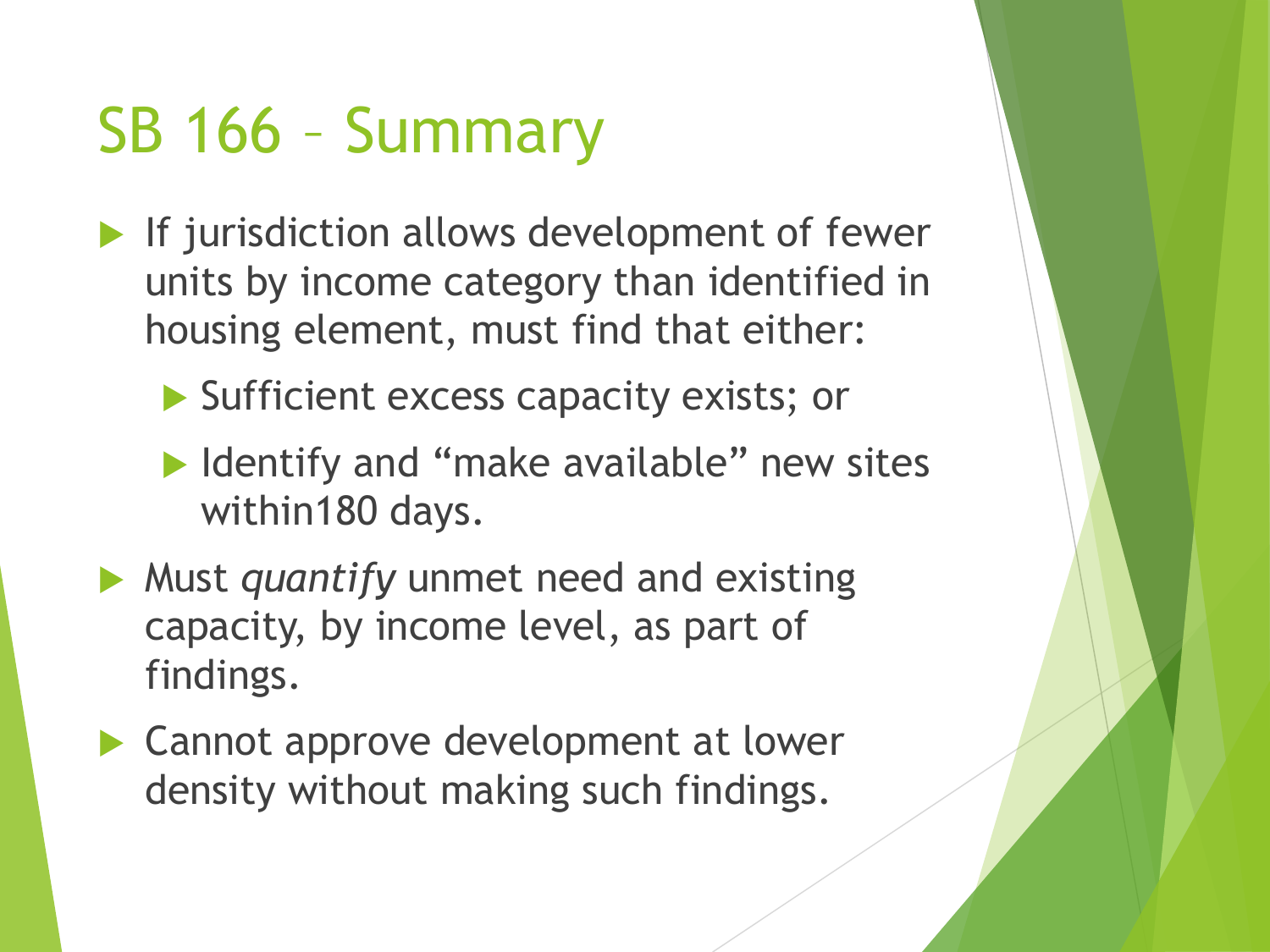## SB 166 - Effects

- ▶ Cities will need to quantify unmet need and existing capacity, by income level, on an ongoing basis.
- **Creates incentive to identify excess** capacity in inventory to avoid needing to identify replacement sites within 180 days of project approval.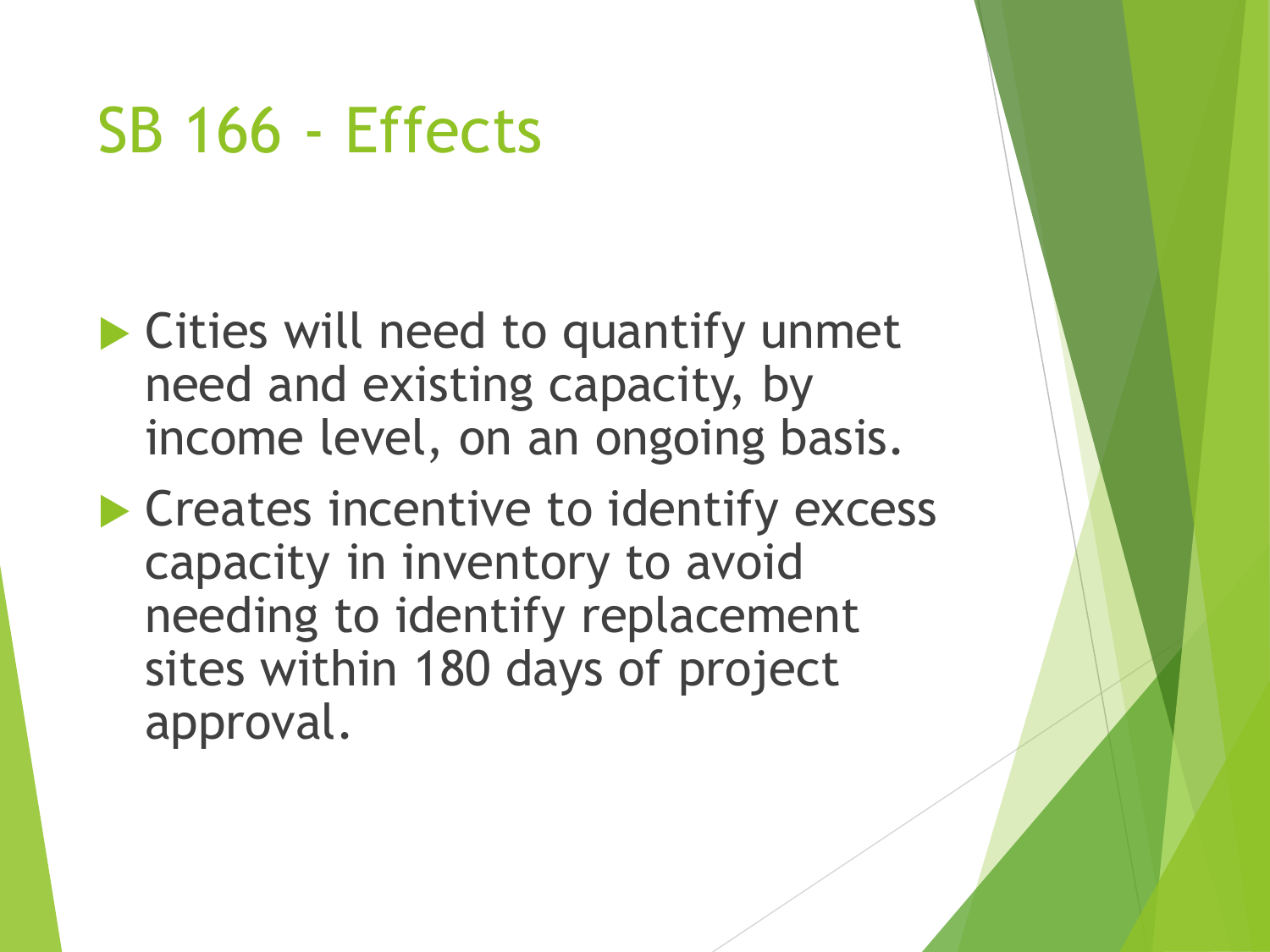# Takeaways: 166 and 1397

- ▶ Bottom line likely substantial upzoning or rezoning will be required, along with greater monitoring of sites in inventory.
- SB 166 now requires assessment of whether LI sites are being built for LI housing.
- AB 1397 invokes replacement and inclusionary requirements.
- More tools in toolbox for affordable housing!